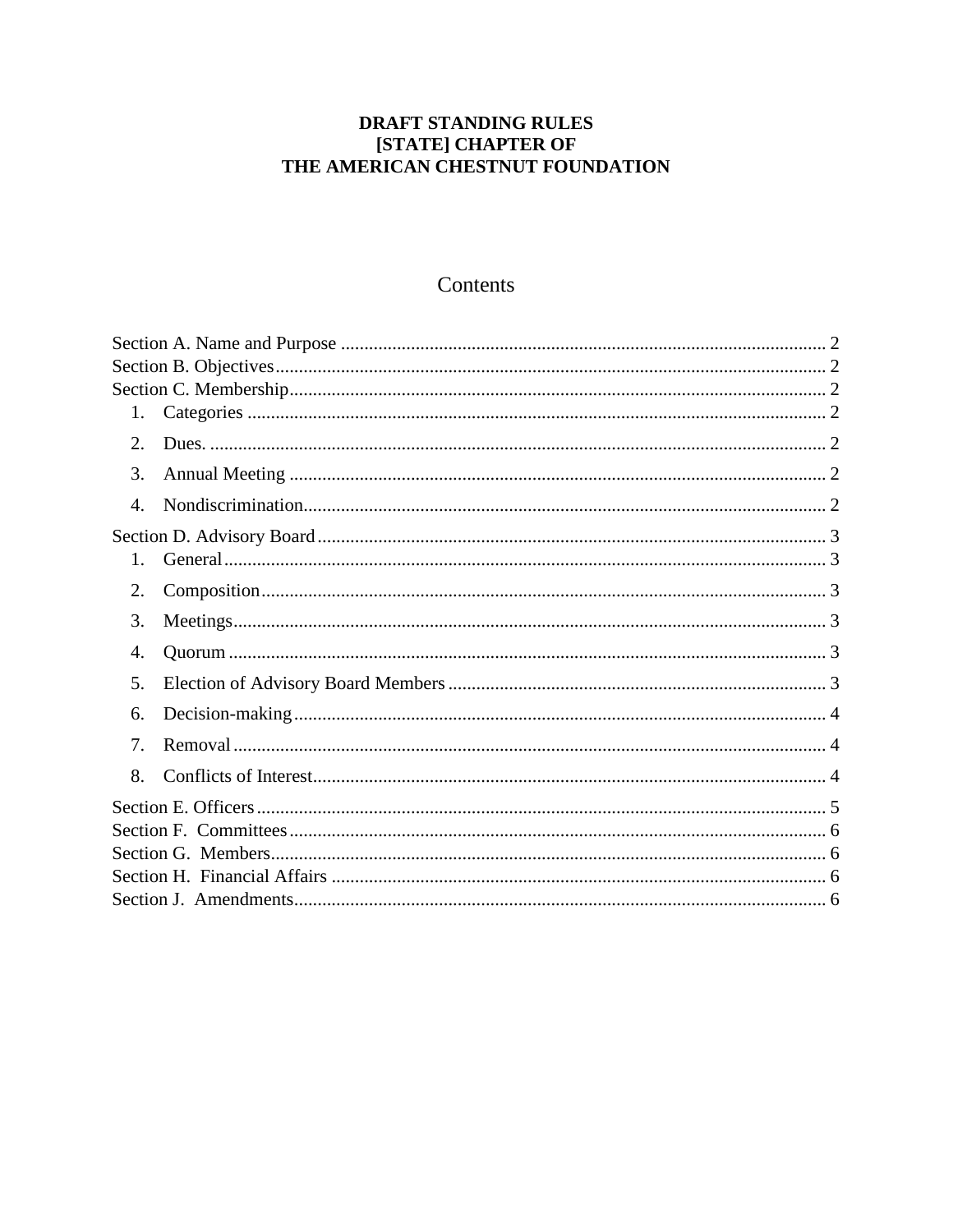# <span id="page-1-0"></span>**Section A. Name and Purpose**

This organization shall be known as the [STATE] Chapter of The American Chestnut Foundation (TACF). The Chapter is an unincorporated unit of TACF and operates within the State (or Commonwealth) of consistent with TACF's Articles of Incorporation, Bylaws, Standing Rules, and policies.

# <span id="page-1-1"></span>**Section B. Objectives**

The Chapter strives to**:**

- Assist TACF in restoring the American chestnut tree as a prominent part of the state's forests.
- Identify and protect existing American chestnuts within the state.
- **Preserve varied sources of genetic materials of the American chestnut.**
- Engage in a breeding program in cooperation with TACF and promote a regional breeding program of advanced plantings adaptable to the state and bordering states.
- Develop and/or participate in public interest and educational activities about the American chestnut in this state.
- Enhance membership in TACF and promote member communication and Chapter activities related to these objectives, and
- Take other actions reasonably related to the foregoing that will advance the cause of preserving and restoring the American chestnut tree.

# <span id="page-1-3"></span><span id="page-1-2"></span>**Section C. Membership**

#### **1. Categories**

*Individual Members*: Any resident or non-resident of the state paying applicable membership dues and abiding by TACF and Chapter Standing Rules.

#### <span id="page-1-4"></span>**2. Dues.**

Membership dues and renewals shall be established and maintained by TACF. A member selecting State Chapter membership will become a member of the Chapter and TACF.

#### <span id="page-1-5"></span>**3. Annual Meeting**

At least one annual Chapter membership face to face meeting shall be held each year. This meeting may be held in conjunction with one of the two (2) Advisory Board meetings to be held per year.

#### <span id="page-1-6"></span>**4. Nondiscrimination**

There shall be no discrimination against any member, applicant for membership, or any other person because of race, color, religious creed, ancestry, national origin, sex, gender identity, or age.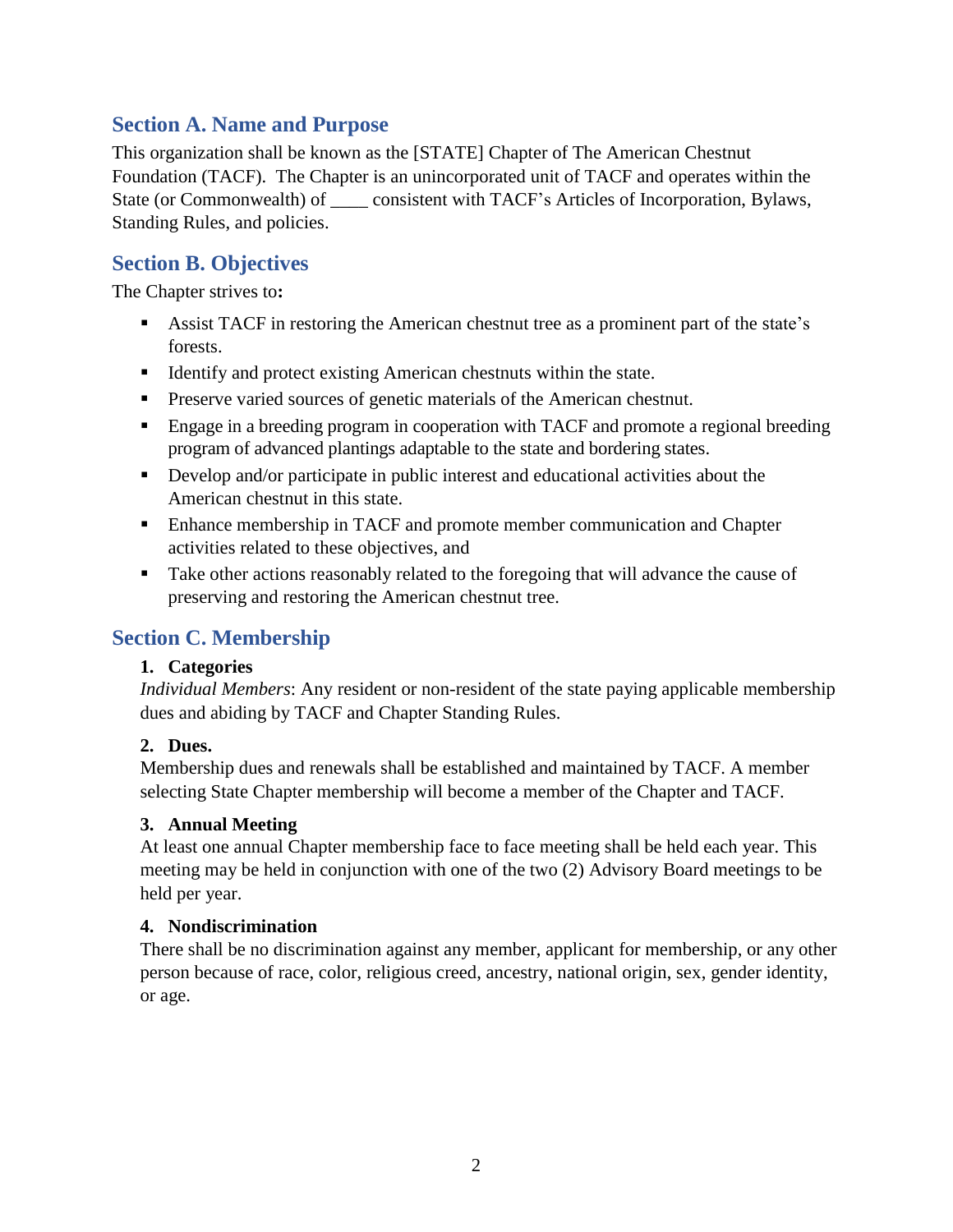# <span id="page-2-1"></span><span id="page-2-0"></span>**Section D. Advisory Board**

#### **1. General**

- a. The business and affairs of this Chapter shall be managed by an Advisory Board. The Advisory Board may implement and exercise all powers of this Chapter of TACF and do all such lawful acts and things as are not prohibited by the TACF's bylaws and policies or prohibited by law.
- b. Advisory Board Members shall receive no salary or other compensation for their services as members of the Chapter Advisory Board.

#### <span id="page-2-2"></span>**2. Composition and Term**

The Advisory Board of this Chapter shall consist of no fewer than three (3) and no more than fifteen (15) members. Advisory Board Members shall maintain active State Chapter membership. The Advisory Board may set terms of service at its discretion so long as nominees are periodically solicited from State Membership.

# <span id="page-2-3"></span>**3. Meetings**

- a. Regular meetings of the Advisory Board shall be held periodically as determined by the Advisory Board, subject to a minimum of two (2) meetings per year, either face to face or by conference call.
- b. Special meetings of the Advisory Board shall be called upon the request of the President or a majority of the Advisory Board Members then in office.
- c. Meetings of the Advisory Board, whether regular or special, shall be held at such time or times and at such place or places within or without the State as the Advisory Board may determine or as specified in the notice of such meeting.
- d. Each Advisory Board Member shall be provided with notice of all meetings of the Advisory Board, not less than ten (10) days nor more than thirty (30) days prior to such meeting. Such notice shall state the time, date, and place of such meeting of the Advisory Board. Notice of regular meetings need not state any purpose or purposes. Notice of any meeting, whether regular or special, may be waived.
- e. The TACF Regional Science Coordinator (RSC) charged with staff support of the State Chapter shall be notified of all meetings of the Advisory Board.
- f. If Advisory Board Members are instructed that they may vote by mail, facsimile, telephone, electronic mail, other Internet communication service or similar means, a vote cast using one method has the same force and effect as if such a vote were cast at a meeting duly called and held.

#### <span id="page-2-4"></span>**4. Quorum**

At all meetings of the Advisory Board, the presence of a majority of the Advisory Board Members then in office shall constitute a quorum.

# <span id="page-2-5"></span>**5. Election of Advisory Board Members**

a. State Chapter Advisory Board members shall be elected by the nomination procedures outlined below or by majority vote of the State Chapter Membership, or may be appointed by the TACF Executive Committee.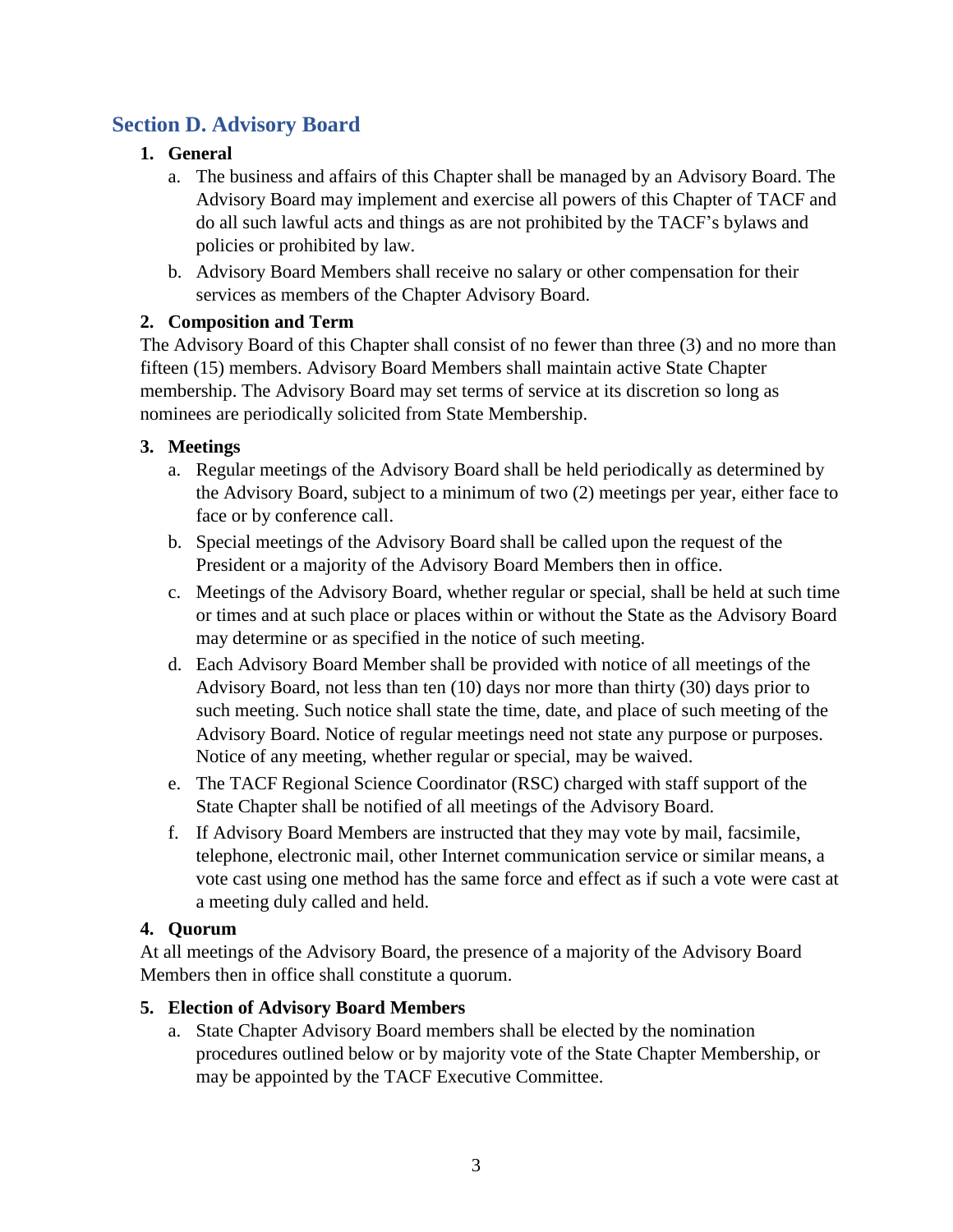- b. The President will solicit nominations. Nominations may be made by any Advisory Board Member or State Chapter Member. It is strongly encouraged that the President will actively solicit nominations from State Chapter Membership.
- c. All nominations shall be given to the Chapter's Secretary or Secretary/Treasurer.
- d. The names of all persons nominated shall be provided to the Advisory Board at least one (1) month prior to any vote.
- e. Advisory Board Members shall be elected by majority vote of the Advisory Board. When there are more nominees than there are Advisory Board positions to be elected, the nominees receiving the largest number of votes shall be elected. If there are two (2) or more of those nominees receiving the same number of votes, there shall be a run-off election between those nominees.
- f. An Advisory Board Member may vote in any election, including an election when the Advisory Board Member is a candidate for re-election.
- g. Newly created openings on the Advisory Board may be filled by a vote of the majority of the Advisory Board Members then in office.

#### <span id="page-3-0"></span>**6. Decision-making**

Formal votes of the Advisory Board are required for elections of Advisory Board Members and Officers, budget and financial matters, and proposed amendments to these Standing Rules. Minutes shall be recorded and retained for all Advisory Board meetings.

#### <span id="page-3-1"></span>**7. Removal**

- a. Any Advisory Board Member may be removed for cause from such office by the vote of a majority of all Advisory Board Members not counting the Advisory Board Member whose renewal is then at issue. "Cause" shall include conduct tending to bring discredit upon the Chapter or TACF, conduct tending to interfere with or prevent the Chapter or TACF's pursuit of its purposes, and conduct tending to interfere with the ability of such Advisory Board Member to participate effectively in the affairs of this Chapter of TACF.
- b. An Advisory Board Member absent for three (3) consecutive meetings of the Advisory Board without good cause may be removed from office upon the vote of a majority of all Advisory Board Members not counting the Advisory Board Member whose removal is at issue. Written notice of such dismissal shall be provided to such a dismissed Advisory Board Member.

#### <span id="page-3-2"></span>**8. Conflicts of Interest**

No member of the Advisory Board of this Chapter shall participate in any discussion or vote on any matter in which he or she or a member of his or her immediate family has a potential conflict of interest due to having material economic involvement regarding the matter being discussed. When such a situation presents itself, the Advisory Board Member must announce their potential conflict, disqualify themselves, and be excused from the meeting until discussion on the matter is concluded. The chair of the meeting is expected to inquire if such conflict appears to exist and the Advisory Board Member has not made it known.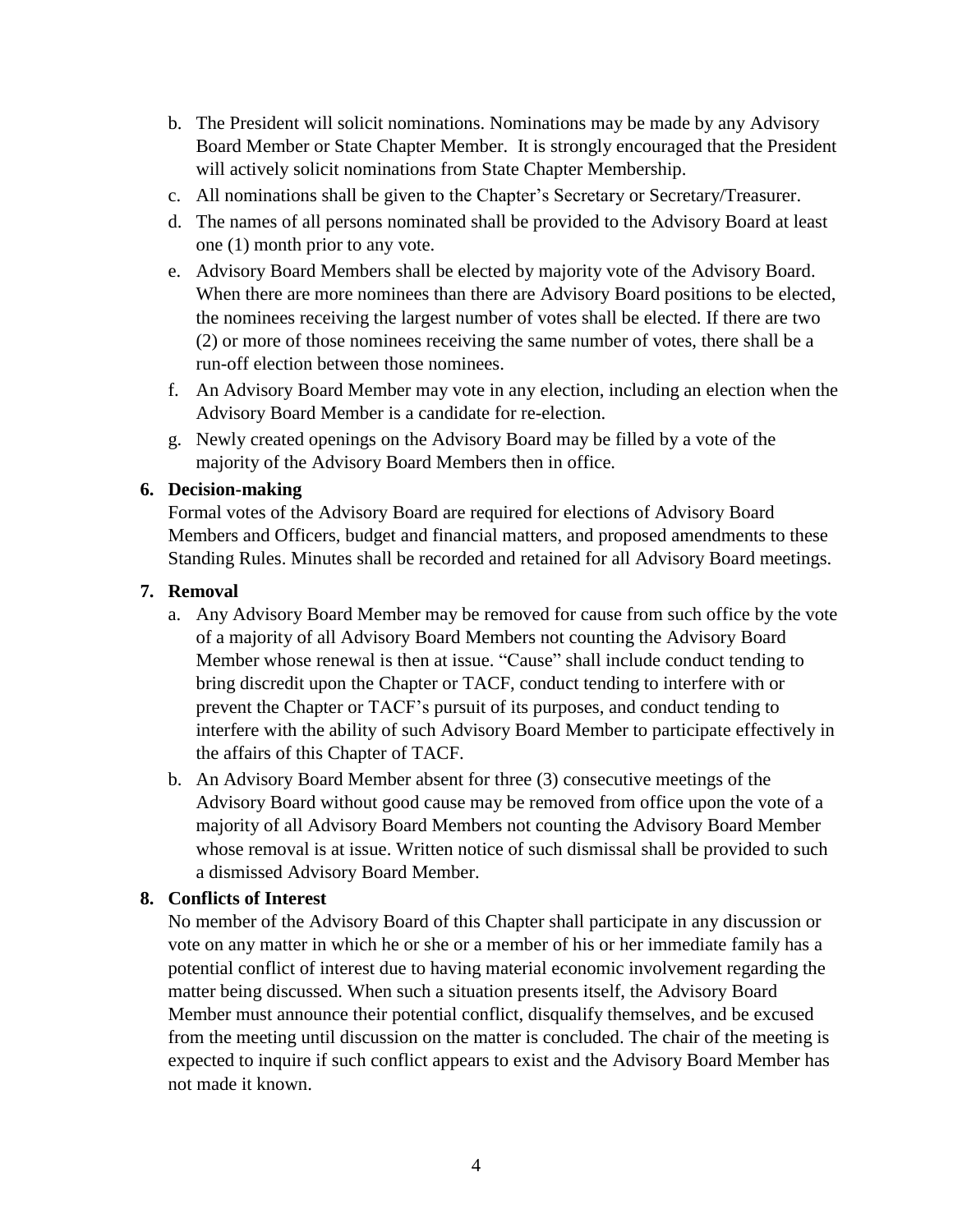# <span id="page-4-0"></span>**Section E. Officers**

1. Officers of this Chapter shall be a President, a Vice President, a Secretary, and a Treasurer, all of whom shall be elected by the Advisory Board. The Secretary and Treasurer roles may be combined as Secretary/Treasurer at the Advisory Board's discretion. Officers shall be selected from among current Advisory Board Members. TACF shall be informed of any change in Officers.

2. Officers of this Chapter of TACF shall hold the same office for no more than two consecutive (2) terms of two (2) years each. Any officer may be removed at any time for cause by the affirmative vote of a majority of the Advisory Board, with "cause" as defined in Section D above. If any office shall become vacant for any reason before the election of a successor, such vacancy may be filled by the Advisory Board as it deems advisable or appointed by the TACF Executive Committee.

3. The President shall be the chief executive officer of this Chapter and shall: preside at all meetings of the Advisory Board, see that all orders and resolutions of the Advisory Board are effectuated, and see that proper notice of all meetings is given. The President shall also preside at all meetings of members. The President may review and approve any disbursement of the funds of this Chapter as ordered by the Advisory Board.

4. The Vice President shall assume the duties of the President if the President is unable to act and perform such other duties as prescribed by the Advisory Board or the President. The Vice President may review and approve any disbursement of the funds of this Chapter as ordered by the Advisory Board.

5. The Secretary shall record all votes and the minutes of all proceedings of the Advisory Board and of meetings of members; attest the execution of such documents as needed. The Secretary may review and approve any disbursement of the funds of this Chapter as ordered by the Advisory Board.

6. The Treasurer shall supervise custody of the funds of this Chapter in conjunction with staff support at TACF; render to the Advisory Board, at least annually and at other times whenever the Advisory Board may require it, an account of all transactions and the financial condition of this Chapter in conjunction with TACF staff; and perform such other duties as prescribed by the Advisory Board or the President. The Treasurer may review and approve any disbursement of the funds of this Chapter as ordered by the Advisory Board.

7. Any officer of this Chapter may resign from office by submitting a written resignation to the President or TACF Executive Committee.

8. With vacancy of any office of this Chapter, the Advisory Board shall select a successor to fill the unexpired term. The successor shall be a current Advisory Board Member. The TACF Executive Committee may appoint a successor in the case that the Advisory Board cannot select a successor.